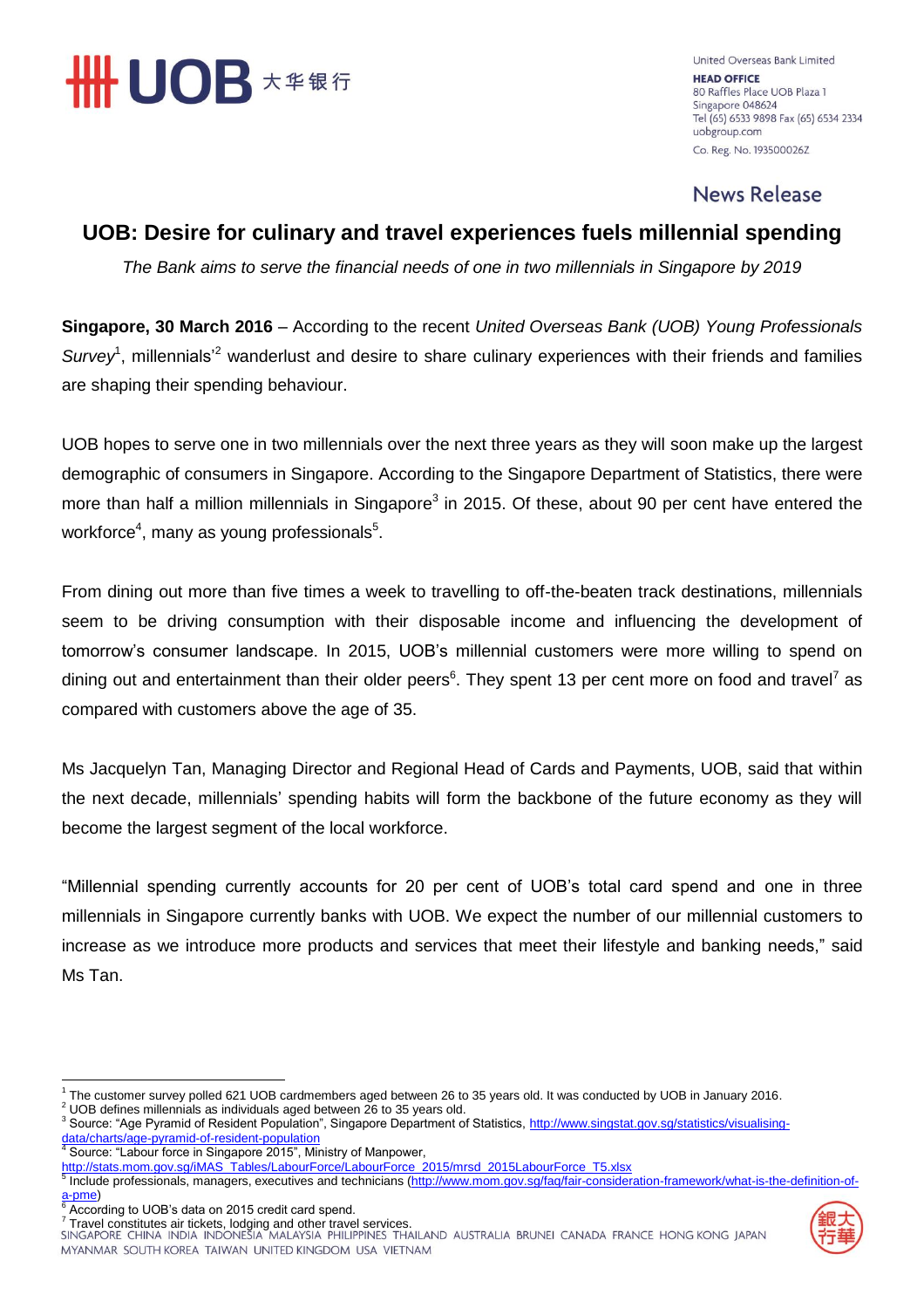

United Overseas Bank Limited **HEAD OFFICE** 80 Raffles Place UOB Plaza 1 Singapore 048624 Tel (65) 6533 9898 Fax (65) 6534 2334 uobgroup.com Co. Reg. No. 193500026Z

## **News Release**

According to UOB's data, millennials, as digital natives who grew up on the internet, spent 10 per cent more online in 2015 compared with 2014. Travel accounted for the largest share of all online spend (35 per cent). Top travel websites included Agoda, Tiger Airways, Scoot, Jetstar and Expedia.

### **UOB launches its first millennial-focused credit card**

Based on data gleaned from the spending and lifestyle habits of millennials and a customer poll conducted in January this year of over 600 UOB cardmembers aged between 26 to 35 years old, the Bank is boosting its offering to this group of customers starting with the launch of a new credit card – *UOB YOLO*. The essence of the card is encapsulated in the millennial mantra "You only live once".

The new card gives millennials priority access to popular bars and clubs such as Kyo and Timbre, access to dining deals at the latest restaurants and rebates on popular travel websites such as Agoda and Expedia.

The *UOB YOLO* also features Southeast Asia's first 'quick read' card face, designed to make customers' e-commerce experience more convenient. Instead of the 16-digit card number laid out in a horizontal line, the card numbers are laid out in a 4-by-4 stack on the top right hand corner of the card, making it easier for customers to read when conducting online transactions.

*UOB YOLO* customers who are adept in all things digital can also be among the first in Asia Pacific to make contactless payments with tokenised security. All they have to do is tap their Android smartphones at more than 10,000 NFC<sup>8</sup>-enabled terminals in Singapore through the Bank's mobile app UOB Mighty. The app further offers them access to exclusive local dining deals and authentic food reviews.

"The *UOB YOLO* is part of the Bank's larger strategy to serve young professionals' financial needs in one of Asia's most prosperous economies. It demonstrates our commitment to enhancing the banking experience for this group of customers. We are confident that UOB's digitalisation journey will be relevant and will make banking and payments more convenient for our customers," said Ms Tan.

Millennials and the young-at-heart who would like to hold a *UOB YOLO* can visit the microsite at [www.uob.com.sg/yolo.](http://www.uob.com.sg/yolo) They can also find out more about the latest entertainment events and lifestyle and dining deals at its dedicated Instagram account @IWannaYOLO.

- Ends -



<sup>&</sup>lt;sup>8</sup> Near field communications MYANMAR SOUTH KOREA TAIWAN UNITED KINGDOM USA VIETNAM

<u>.</u>